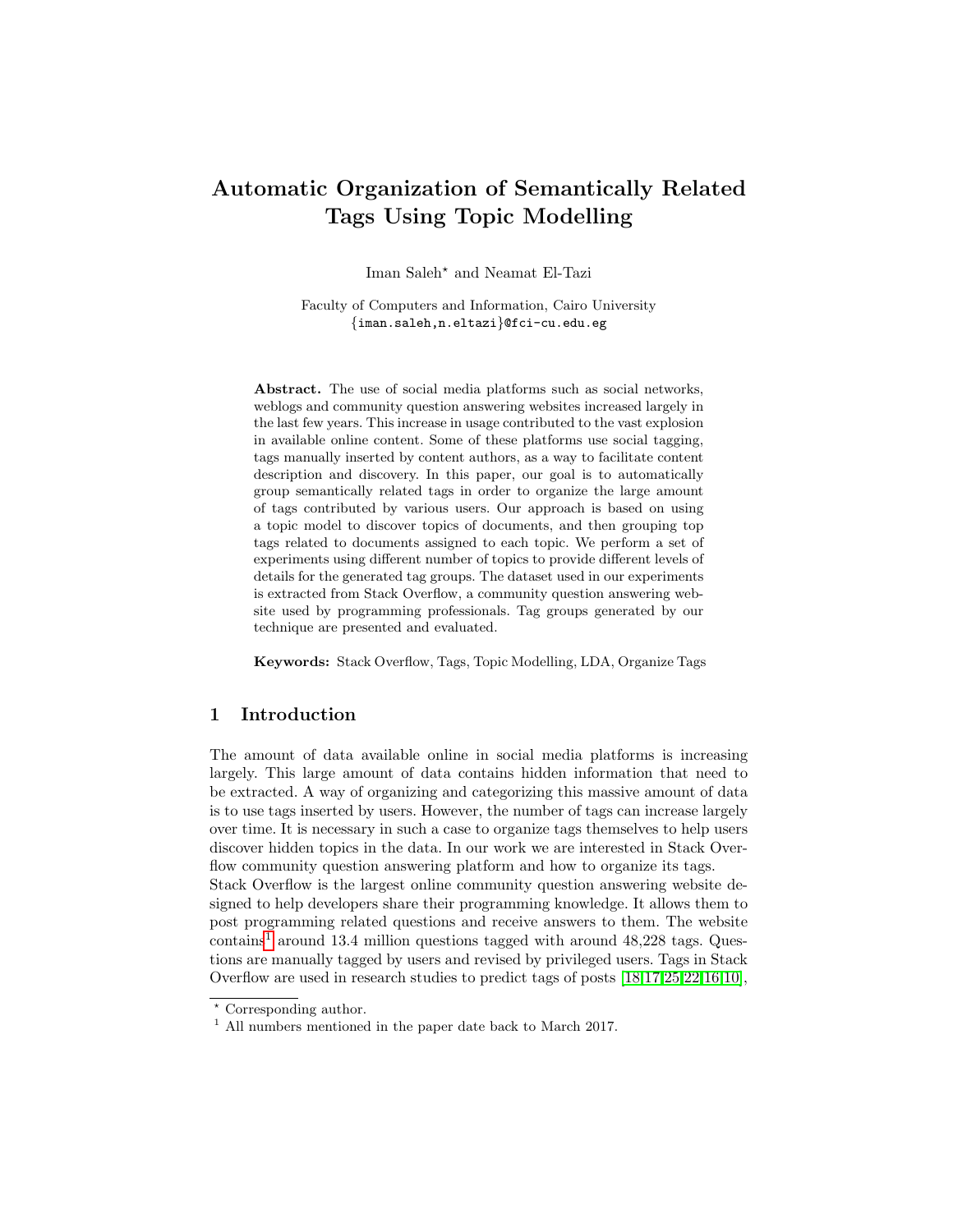map tags to Wikipedia concepts [\[11\]](#page-9-6), suggest and group tag synonyms [\[3,](#page-8-0)[4\]](#page-8-1), analyze trends of topics [\[2\]](#page-8-2) and mine challenges encountered by developers [\[20\]](#page-9-7). Tags are important because they help categorize posts and hence do proper analysis of Stack Overflow content. The large number of tags in Stack Overflow makes it important to organize them into meaningful groups to be able to browse and analyze Stack Overflow content easily.

In this paper we introduce an automatic method to organize Stack Overflow tags. Our method is based on using Latent Dirichlet Allocation (LDA) topic model [\[5\]](#page-8-3) to group semantically related tags. We first categorize a sample of posts in Stack Overflow into a number of topics. Each topic is assigned a set of key phrases that serve as a title for the topic using Open Calais tool<sup>[2](#page-1-0)</sup> to provide a meaningful title for each group of words produced by LDA. Then we extract top tags assigned to the posts of each topic and consider them a group of related tags. We do some filtering on groups of tags to remove tags that are common among most of the topics. In order to evaluate how accurate tag groups are, we introduce a method inspired from word intrusion task in [\[6\]](#page-8-4): tag intrusion. This method is used to measure how semantically coherent tags are and whether they correspond to natural grouping for humans. We perform a set of experiments using different number of topics and provide proper evaluation of our technique. The following is a summary of the contributions introduced by this paper:

- An automatic method to group Stack Overflow tags into semantically meaningful topics using LDA topic model (Sectio[n3\)](#page-2-0).
- A formal evaluation technique for our method (Section [3.4\)](#page-5-0).

# 2 Related Work

Social tags in social media platforms were utilized in different contexts. [\[23\]](#page-9-8) consider Twitter hashtags as topics and use them to automatically generate an overall sentiment polarity for a given hashtag. [\[7\]](#page-8-5) utilize Twitter hashtags as an indicator of events. They use hashtags to discover breaking events. Hashtags are considered topics in Twitter as explained in [\[13\]](#page-9-9) and used to predict the popularity of a topic. Semantic relationship between Twitter hashtags was explored in [\[8\]](#page-8-6). They construct a graph of hashtags and entities drawn from tweets such that edges capture semantic relatedness. A predictive model that incorporates the effect of time on individual hashtag reuse and social hashtag reuse was introduced in [\[12\]](#page-9-10). Their goal is to introduce a hashtag recommendation algorithm that considers time dimension in its recommendations. Stack Overflow and Twitter are similar in using tags to define topics. However, Twitter tags are much more diverse and changes frequently overtime unlike Stack Overflow tags which are more stable over time.

Grouping Stack Overflow tags was previously studied in [\[3\]](#page-8-0). Their approach was mainly focused on finding tags that are synonyms to each other. They used some strategies to achieve their goal based on studying the set of tag synonyms that

<span id="page-1-0"></span><sup>2</sup> http://www.opencalais.com/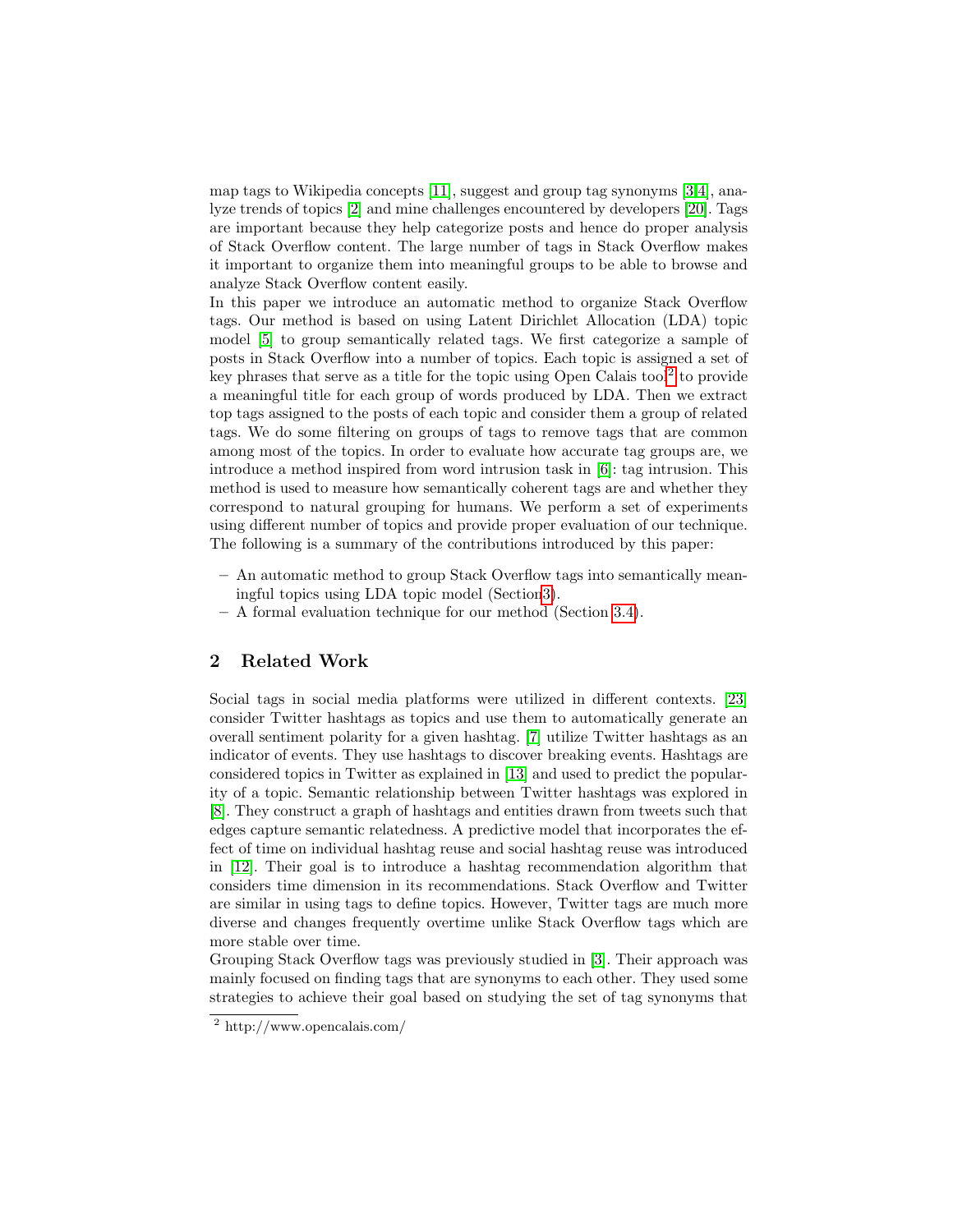is provided by Stack Overflow. Their work focused only on android related tags. They further extended their work to group tag synonyms using graph clustering techniques [\[4\]](#page-8-1). In our work we are interested in similar tags in a broader sense and not only tags that are synonyms to each other. Working on tag synonyms only will result in a large number of tag groups that cannot be browsed easily. [\[9\]](#page-8-7) used agglomorative clustering technique to group Stack Overflow tags. They only considered tags themselves and did not use Stack Overflow posts in their experiments. We introduce an alternative method that makes use of Stack Overflow posts and proper evaluation of our method. [\[21\]](#page-9-11) also used k-medoids clustering in order to infer semantically related software tags. They measure the similarity of two tags based on the number of documents tagged by both of them and the similarity of textual content of documents tagged by them. However, the dataset they used is much smaller than our dataset and we believe their approach might not scale well to a large number of tags. [\[19\]](#page-9-12) used Stack Overflow posts to build a software specific resource similar to WordNet. Their approach is based on the textual content of the posts and not their tags. A large taxonomy of subsumption relations between pairs of Stack Overflow tags was created using machine learning in [\[26\]](#page-9-13). They use several features such as lexical tags features and features extracted from tags wiki description. Their work focuses mainly on discovering relationships between tag pairs instead of creating tag groups. Finding trends of topics in Stack Overflow was explored in [\[2\]](#page-8-2). They also used LDA to find topics of Stack Overflow posts. Clusters of tags under each topic are manually created and referred to as technologies. Trends of topics and technologies are then extracted over time. In our work we want to automate the process of grouping tags under a certain topic. We also think that tag trends themselves carry important information in addition to topic or technology trends. Our analysis is based on tags themselves and how to compare between them. [\[20\]](#page-9-7) also used LDA to find topics in Stack Overflow related to different Web API's. Their goal is to find common challenges encountered by developers. They investigate how topics related to different Web API's evolve over time. In our work we are interested in all topics in Stack Overflow rather than specific Web API's. [\[1\]](#page-8-8) used LDA to mainly analyze problems faced by developers in Stack Overflow. They also provide an analysis of Stack Overflow usage in week days.

# <span id="page-2-0"></span>3 Grouping Stack Overflow Tags Using LDA

LDA is a generative probabilistic model that is used to model text corpora. It is based on (1) representing documents as a random mixture over k latent topics (2) modeling topics as distributions over words. In this model, topics are groups of semantically related words in a corpus of documents. For example, a group of words like "entity, model, database, query, mongodb" are semantically related and refer to concepts related to database and data management. Also, a document similar to the one shown in Figure [1](#page-3-0) is clearly about git and version control systems. So it belongs to the topic represented by the following group of words: "git, branch, repository, svn, repo, github". We also notice that the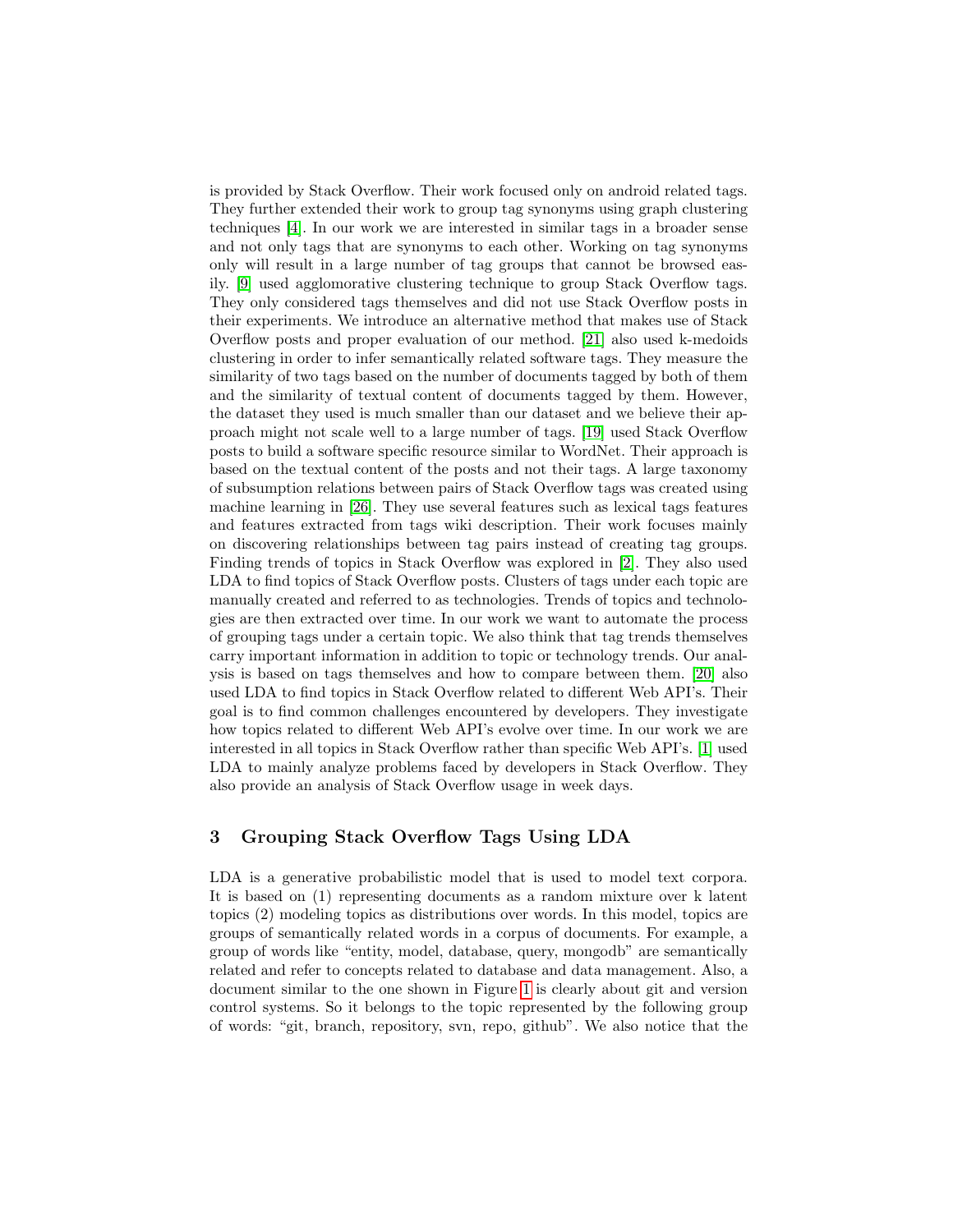<span id="page-3-0"></span>document is labeled with the following tags: "git, alias, git-push". Therefore these three tags can be grouped together since they are semantically related and refer to the same topic.

> Title: Why does git push origin @ not work? Post: We can push the head of a branch like below \$ git push origin HEAD And, we can use @ for alias of HEAD. \$ git show @ Then why does the below command gives me an error? \$ git push origin @ fatal: remote part of refspec is not a valid name in @ Tags: git, alias, git-push

Fig. 1: An example of a Stack Overflow post

In our work we are interested in creating tag groups that are semantically related in order to organize Stack Overflow massive content. Working towards this end, we train LDA using a subset of Stack Overflow posts, extract tags assigned to each post, and then associate these tags with the most likely topic assigned to the post. Details of our method are explained in the following subsections.

#### 3.1 Training LDA model

We use MALLET [\[15\]](#page-9-14) implementation of LDA to model a Stack Overflow posts dump[3](#page-3-1) . When we investigated posts we found that some of them are of low quality and create noise in our model. Therefore we filtered data to include only a subset of posts that are assigned a score greater than or equal to 5. The score of a post is assigned by Stack Overflow community users as the difference between the number of upvotes and downvotes.

We split the dataset into 2 folds to make sure our technique is valid for Stack Overflow data. The first fold,  $DS_1$ , consists of 463,983 posts while the second,  $DS<sub>2</sub>$ , contains 360,610 posts. Data in each fold was selected randomly first then filtered based on score. Code snippets were removed and tags of each post were included in training data. Best answer for a post is also included if available. We used Stanford parser [\[14\]](#page-9-15) to stem data and use only noun words found in a post. LDA has three parameters: k, alpha and beta. The first parameter is the number of topics. The second parameter, alpha, controls the mixture of topics in a document; whether a document is likely to contain a mixture of most topics rather than only specific few topics. The third parameter, beta, controls the mixture of words in a topic; whether a topic is likely to contain most words rather than only specific words. We train LDA using 10, 30, 50 and 80 topics and compare between the four values. Alpha value used in our work is 50/k and

<span id="page-3-1"></span><sup>3</sup> Dump downloaded in October 2016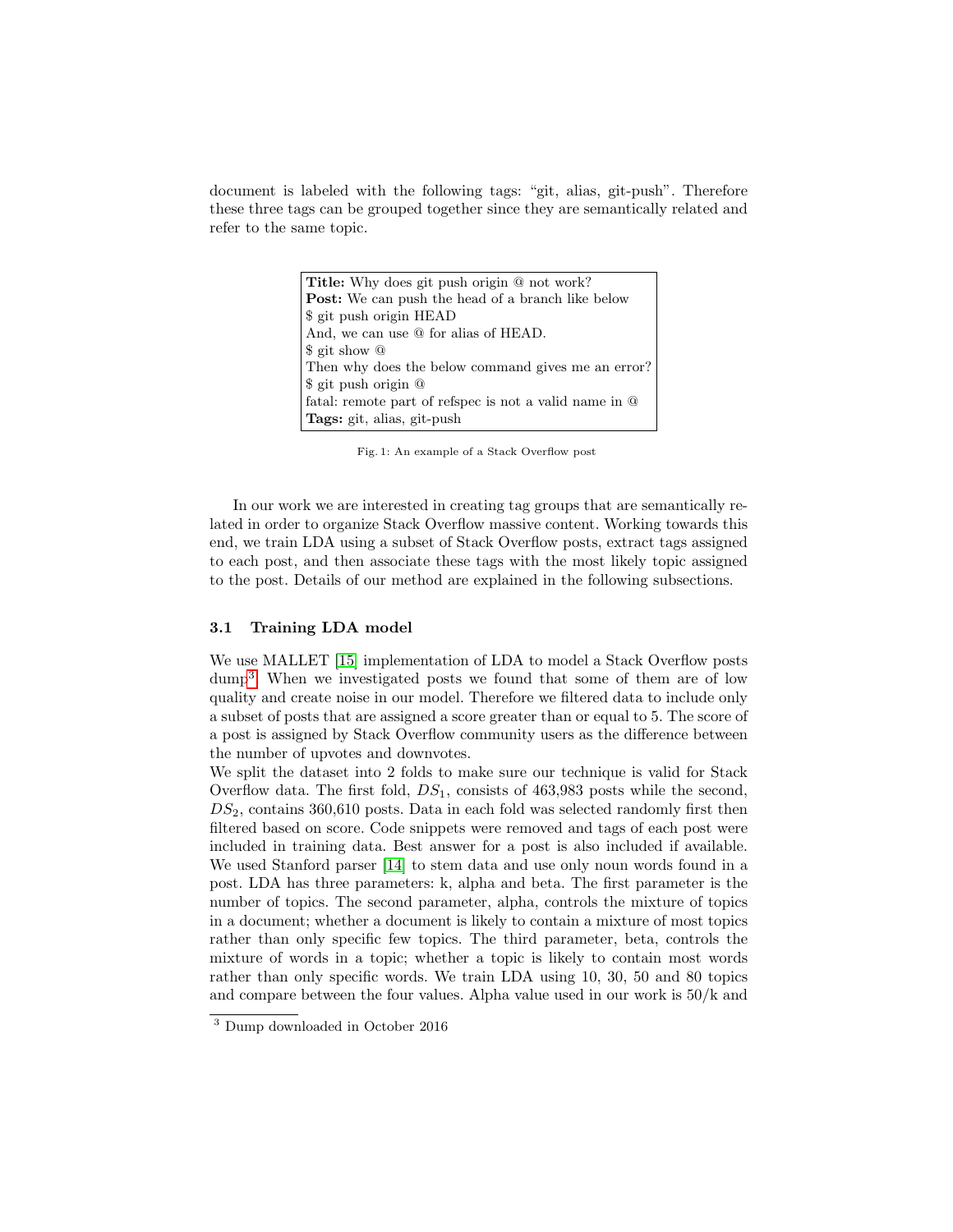beta value is  $200/V$ , as recommended in [\[24\]](#page-9-16), where V is the vocabulary size. Vocabulary size for  $DS_1$  is 184,147, and 143,023 for  $DS_2$ . The model is trained using 2000 iterations since this is a reasonable number for the model to converge and find good topics.

#### 3.2 Assigning Titles to Each Topic

Topics generated by LDA are mainly groups of words that are semantically related. To generate topics that are meaningful while browsing tag groups, we need to have a title for each group of words; or a set of phrases that describe the topic represented by those words. In order to generate a title for each topic, we use the top 20 words of each topic as an input to Open Calais API, a tool used for tagging text. For each topic, a set of tags and their relevance to input text are produced (as shown in Table [1\)](#page-4-0). These tags can be used as topics titles. Tags common among all topics such as "computing", "software" and "software engineering" are excluded from the set of title tags.

<span id="page-4-0"></span>

| Topic<br>index | Topic Top 20 Words                                                                                                                                                            | Open Calais Tags                                                                                                                                                                       |
|----------------|-------------------------------------------------------------------------------------------------------------------------------------------------------------------------------|----------------------------------------------------------------------------------------------------------------------------------------------------------------------------------------|
| 15             | css, html, div, tag, width, image,<br>browser, style, height, content,<br>javascript, jquery, bootstrap, size,<br>font, svg, background, selector,<br>chrome, border          | JavaScript libraries 66%, HTML 66%,<br>Ajax 66%, Bootstrap 66%, Open<br>formats $66\%$ , JQuery $66\%$ , Cascading<br>Style Sheets 66%, HTML element<br>$66\%$ , Web design $66\%$     |
| 27             | table, sql, database, column, query,<br>row, mysql, server, record, index,<br>statement, oracle, postgresql, sqlite,<br>procedure, key, insert, transaction,<br>order, clause | Data management 100%, SQL<br>keywords 66%, Database management<br>systems $66\%$ , Database trigger $66\%$ ,<br>MySQL 66%, Databases 66%,<br>PostgreSQL 66\%, Join 66\%, Insert<br>66% |

Table 1: Open Calais tags of *topic*<sub>15</sub> and *topic*<sub>27</sub> and their relevance to top words

#### 3.3 Creating Tag Groups Using LDA

LDA model assigns a mixture of topics to each document. For each topic, we collect all posts that most likely belong to it. Then we extract tags assigned to these posts. We refer to the tag group of  $topic_i$  produced using an LDA model trained with k topics as  $TTG_i^k$ . For each  $TTG_i^k$ , we count how many times a tag appears associated with that  $topic_i$ . Each  $TTG_i^k$  is then assigned the top 5% tags according to frequency of occurrence in topic posts. An example of top tags associated with  $topic_{15}$  (Table [1\)](#page-4-0) is shown in Table [2.](#page-5-1)

However, grouping tags is not a straightforward task. We notice that some tags appear in all topics or most of them. For instance, javascript tag can appear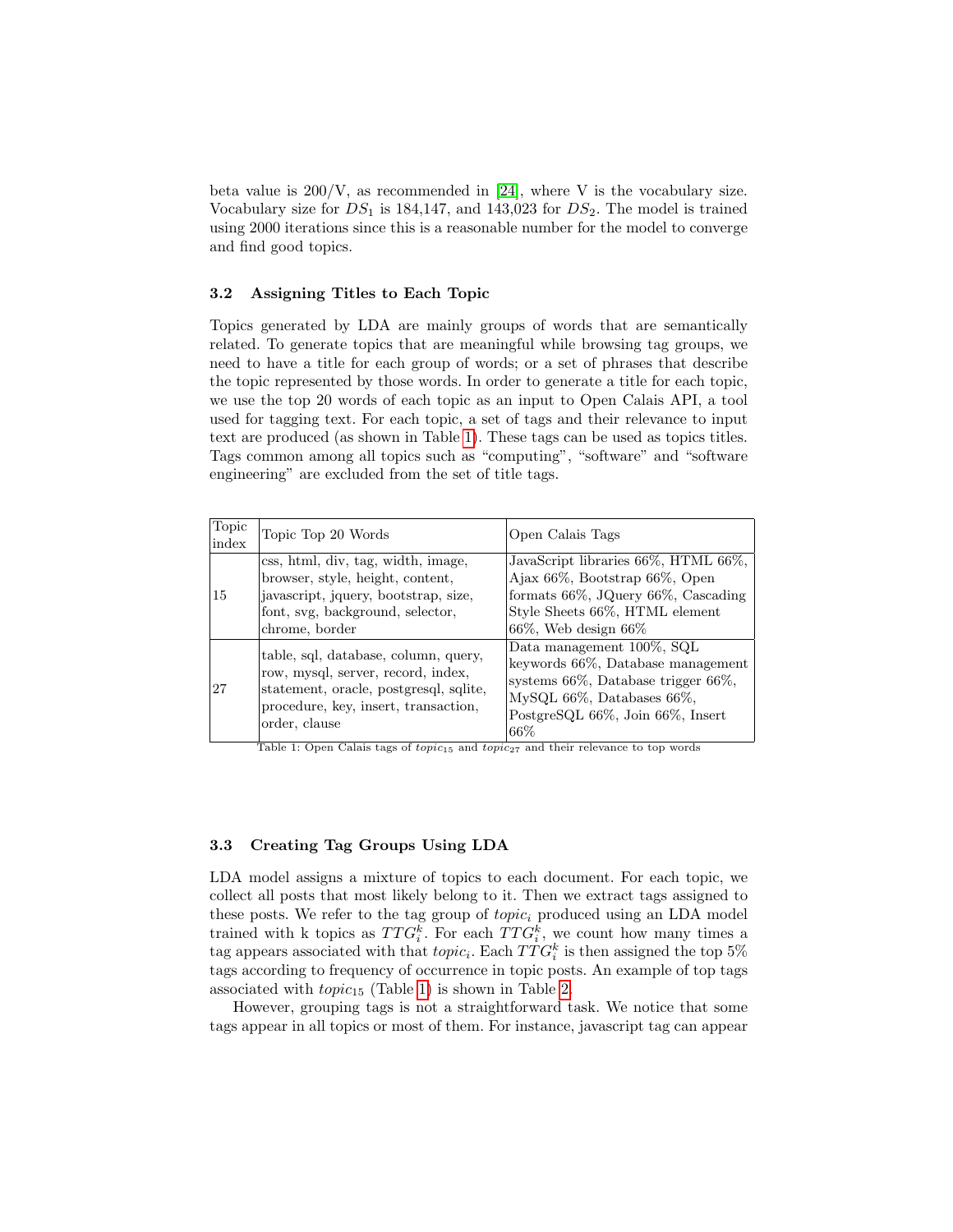<span id="page-5-1"></span>

| Tags in $TT\overline{G_{15}^{30}}$          | Frequency | Tags in $UTG_{15}^{30}$                           |
|---------------------------------------------|-----------|---------------------------------------------------|
| $\mathrm{CSS}$                              | 10,462    | <b>CSS</b>                                        |
| html                                        | 7,292     | $\cos\!3$                                         |
| javascript                                  | 3,645     | twitter-bootstrap                                 |
| jquery                                      | 3,079     | html5                                             |
| $\cos 3$                                    | 2,087     | SVg                                               |
| twitter-bootstrap                           | 1,454     | google-chrome                                     |
| html5                                       | 1,271     | css-selectors                                     |
| Table 2: $TTG_{15}^{30}$ top tags and their |           | Table 3: $topic_{15}$ top tags that appear in 50% |
| frequency of occurrence                     |           | or less of $TTG_i^{30}$                           |

in topics related to database, version control systems, android as well as regular expressions. Therefore, a tag that appears in most or all of the topics cannot be assigned to a specific group of tags since it is shared among topics. Therefore, we create a group of tags called "shared tags". We refer to shared tags group created using an LDA model trained with k topics as  $STG_k$ . An  $STG_k$  group contains tags that appear in 50% or more of all  $TTG_i^k$ . For instance, when k=10, if a  $tag_i$  is found in 5 or more  $TTG_i^k$  groups, it is a shared tag. Table [4](#page-5-2) shows a sample of shared tags produced by LDA model with  $k = 10, 30, 50$  and 80 and appeared in more than 50% of all  $TTG_i^k$ . We also create another group of tags for each topic that contains the remaining tags. These are tags that are either unique to a topic or appear in less than 50% of all  $TTG_i^k$ . We refer to the group of unique tags of a  $topic_i$  created using an LDA model trained with k topics as  $UTG_i^k$ . Table [3](#page-5-1) shows tags in  $UTG_{15}^{30}$ .

<span id="page-5-2"></span>

|                      | $100\%$ of topics                                                                         | $90\%$ or more and less than $100\%$     |
|----------------------|-------------------------------------------------------------------------------------------|------------------------------------------|
| $ STG_{10} ^{\circ}$ | android, asp.net, $c++$ , $c\#$ , cocoa, file,                                            |                                          |
|                      | ios, iphone, java, javascript, jquery,                                                    | arrays, angularjs, api, delphi, eclipse, |
|                      | $\left  \text{json}, \text{.net}, \text{objective-c}, \text{php}, \text{python}, \right.$ | c, css, html, json, node.js, osx, qt, r, |
|                      | ruby, ruby-on-rails, string,                                                              | unit-testing, vb.net, windows,           |
|                      | visual-studio, performance,                                                               | winforms, wpf, xml                       |
|                      | visual-studio-2010                                                                        |                                          |
|                      | $STG_{30}$ $c\#$ , java, javascript, python, .net                                         | android, $c++$ , ios, php, python, ruby  |
|                      | $ STG_{50} c\#,$ java                                                                     | javascript, .net, php, python            |
| $STG_{80}$ N/A       |                                                                                           | $c\#$ , java, javascript, python         |

Table 4: Example of shared tags extracted using LDA model trained with k topics

## <span id="page-5-0"></span>3.4 Evaluating Tag Groups

An appropriate quantitative measure is needed to evaluate extracted tag groups. It should be able to measure the coherence of tags in a tag group and whether they are actually semantically related. In order to achieve this goal, we use tag intrusion, a measure inspired from word intrusion task explained in [\[6\]](#page-8-4). Word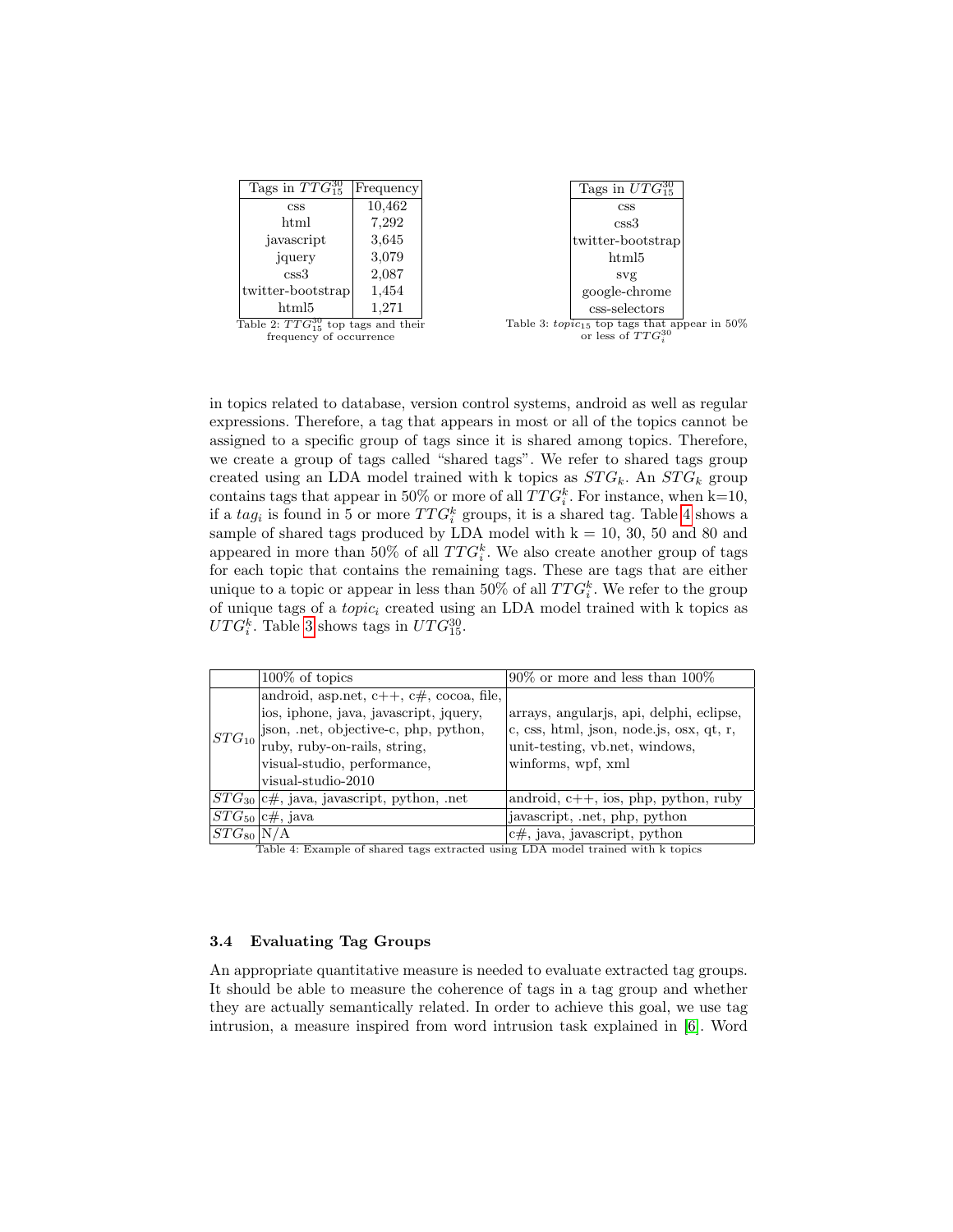intrusion task measures semantic coherence of top words in an LDA topic. This measure was shown to capture aspects of LDA models that are not captured by other measures of model quality based on held out likelihood. So we believe that a similar measure can be useful in assessing semantic coherence of tag groups. In word intrusion task, top words of a  $topic_i$  produced by an LDA model are selected. A word  $w_{intruder}$  is then selected randomly from the top words of another  $topic_j$  and included together with the set of top words of  $topic_i$ .  $w_{intruder}$ must not be present in the top words of  $topic_i$ . Annotators are then asked to find the word that does not belong to the group. In our case we call the evaluation task tag intrusion. We aim at finding how cohesive tag groups are, i.e. degree of relatedness between tags in a tag group  $UTG_i^k$ . We create the task as follows: given an LDA model trained with k topics, for each  $UTG_i^k$ , the top five tags are selected. Then another random  $UTG_j^k$  is selected. Next, we randomly choose a tag tag<sub>intruder</sub> from the top 3 tags in  $UTG_j^k$  such that tag<sub>intruder</sub>  $\notin UTG_i^k$ . We count how many times the intruder tag was selected correctly by 3 different annotators and use the percent as a measure of tag groups cohesion. Given that  $tag_{answer}$  is the intruder tag selected by annotator s and S is the total number of annotators, Equation [1](#page-6-0) shows how we calculate tag intrusion. Table [5](#page-6-1) shows the results of tag intrusion using tag groups extracted from LDA trained with k topics equal to 10, 30, 50 and 80.

<span id="page-6-1"></span><span id="page-6-0"></span>
$$
TagIntrusion_k = \frac{\left(\sum_{s}\left(\sum_{i=1}^{k}(tag_{intruder} = tag_{answer})/k\right)\right)}{S}
$$
\n(1)

|  |                                    |  |  | $ k=10 k=30 k=50 k=80 $ |
|--|------------------------------------|--|--|-------------------------|
|  | $ DS_1 $ 0.73   0.80   0.81   0.83 |  |  |                         |
|  | $ DS_2 $ 0.77   0.79   0.76   0.80 |  |  |                         |
|  |                                    |  |  |                         |

Table 5: Tag intrusion results for datasets  $DS_1$  and  $DS_2$ 

## 4 Discussion

The results of tag intrusion (Table [5\)](#page-6-1) show that our method achieves at least 73% score for tag intrusion. We used two different sets in order to validate our results and notice that the difference between scores for both is less than or equal to 5% which indicates our algorithm generalizes well on Stack Overflow data. Also, shared tags and tags under specific topic groups are almost the same for both datasets as shown in Table [6.](#page-7-0) Tag groups for "Regular Expressions and Character Encoding" and "Version control software" topics extracted from both datasets are almost the same. The table also shows that shared tags extracted from both datasets are very similar.

The number of topics does not have a significant effect on tag intrusion score. We think that the choice of the number of topics depends on whether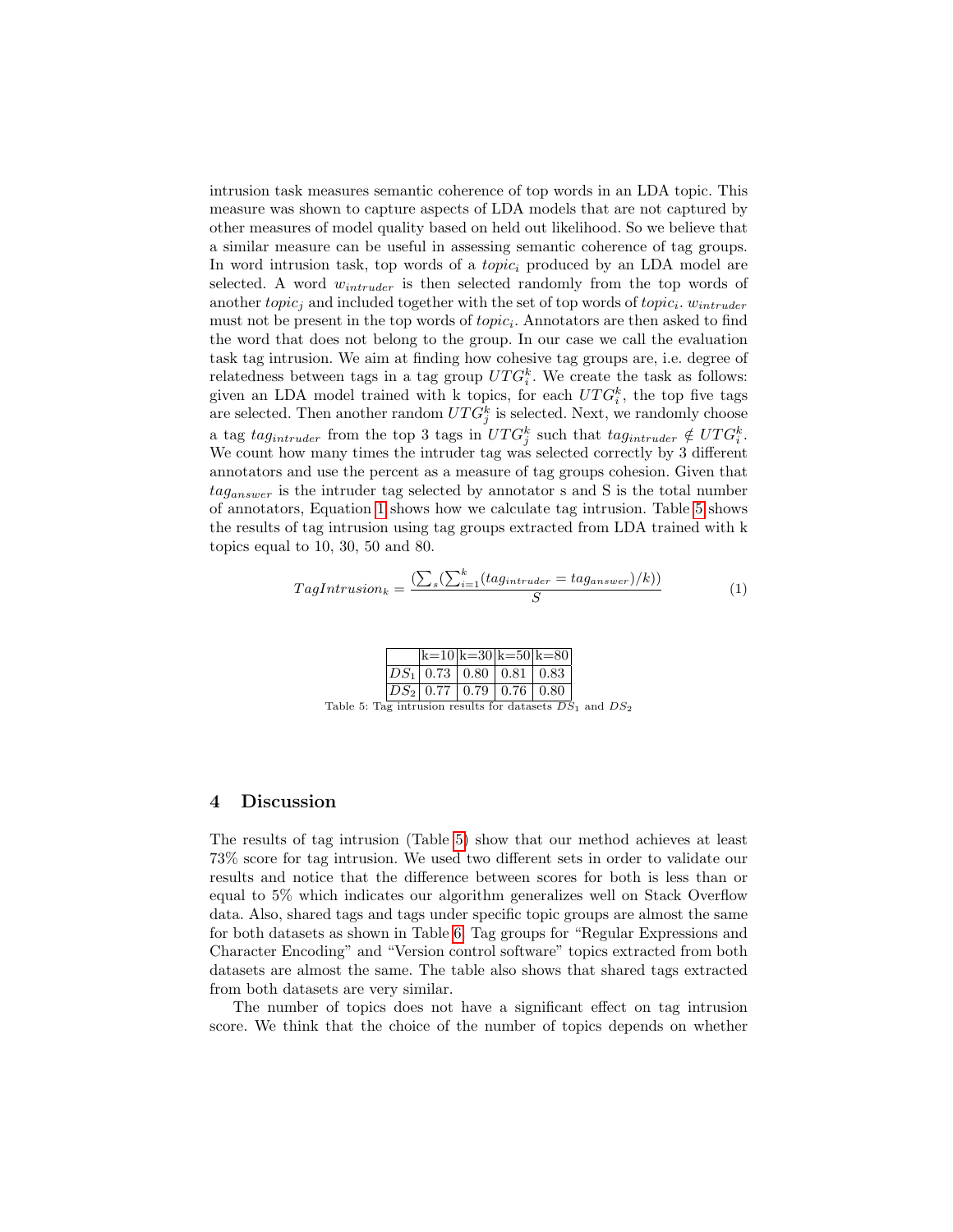<span id="page-7-0"></span>

|                                                     | $DS_1$                                                                                        | $DS_2$                                                                                        |
|-----------------------------------------------------|-----------------------------------------------------------------------------------------------|-----------------------------------------------------------------------------------------------|
| Regular<br>Expressions<br>and character<br>Encoding | regex, string, unicode, utf-8,<br>parsing, perl, encoding, bash,<br>character-encoding, split | regex, string, unicode, utf-8, perl,<br>encoding, bash,<br>character-encoding, split, replace |
| Version<br>Control                                  | git, svn, github, version-control,<br>mercurial, jenkins, branch, merge,                      | git, syn, github, version-control,<br>mercurial, branch, merge,                               |
| Software                                            | tortoises vn, tfs                                                                             | tortoisesyn, docker, jenkins                                                                  |
| Tags in $ST_{30}$<br>appearing in<br>all topics     | javascript, java, $c\#$ , python                                                              | Java, $c\#$ , .net, python                                                                    |

Table 6: Tag groups sorted based on frequency of appearance with topic, LDA  $k=30$ 

we are interested in high level or low level topics. The lower the number of LDA topics, the more diverse tags will be grouped under a single topic. This is clear in Table [4](#page-5-2) were the number of shared tags is inversely proportional to the number of LDA topics. For example, "regex" tag is considered as a shared tag for  $k=10$ . When k is increased to 30, the tag appears as the most frequent tag under a specific topic: "character encoding and regular expressions". Also, as the number of topics increases, some topics are close to each other and its hard to distinguish between them. For instance, when we set  $k=80$ , two topics produced very similar top tags as shown in Table [7.](#page-7-1) We think that organizing

<span id="page-7-1"></span>

| Tag Group         | Topic Titles                                                                                                                               | Top Tags                                                                           |
|-------------------|--------------------------------------------------------------------------------------------------------------------------------------------|------------------------------------------------------------------------------------|
| $ UTG_{64}^{80} $ | Smartphones, IOS SDK,<br>Integrated development<br>environments, Xcode, Tablet<br>computers, IPad, Swift, GPS<br>navigation devices, Cocoa | xcode, swift, cocoa, osx, xcode6,<br>cocoa-touch, core-data, ipad, ios8,<br>xcode4 |
| $ UTG_{36}^{80} $ | IOS, IOS SDK, TvOS, Xcode,<br>Swift, IPhone                                                                                                | uitableview, swift, cocoa-touch,<br>xcode, ipad, ios8, ios7, cocoa,<br>uiview      |

Table 7: Similar tag groups produced using LDA trained with k=80

tags into groups is particularly useful to explore tag trends and how they change over time. A user can first choose a topic of interest and then browse tags trends under a topic. This can also facilitate comparing trends of two tags over time. For example, frequent tags include "javascript, java,  $c\#$ ". Then "ios" comes next with lower frequency. Non-frequent tags, compared to the previous tags, include "objective-c", "scala". We find this result some how consistent with the frequency of questions in which these tags appear as shown in Table  $8<sup>4</sup>$  $8<sup>4</sup>$  $8<sup>4</sup>$ .

<span id="page-7-2"></span><sup>4</sup> Numbers obtained from http://Stack Overflow.com/tags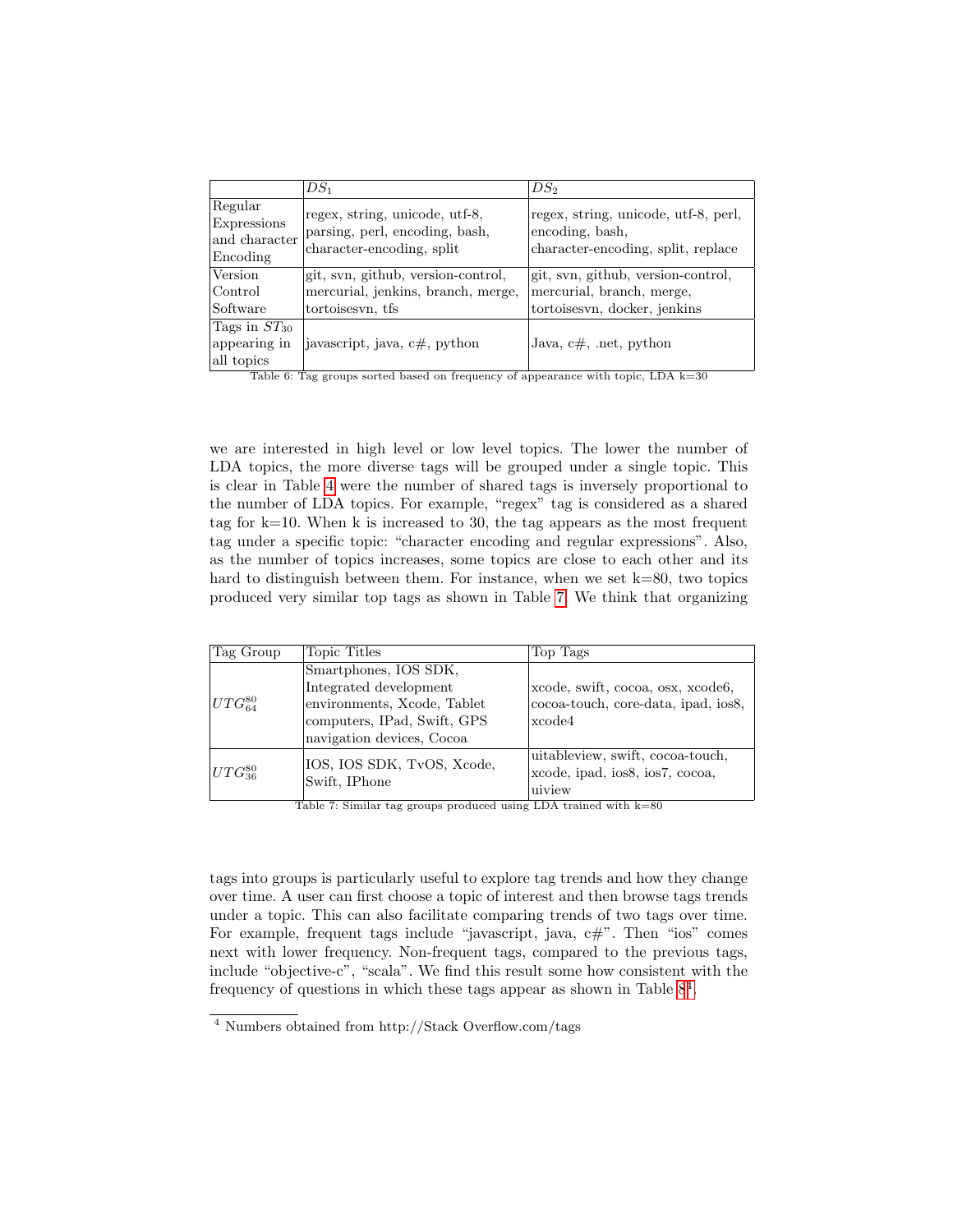<span id="page-8-9"></span>

|                                                           | $\vert$ iavascript $\vert$ iava $\vert$ c# |  |  | ios | $ _{\text{objective-c}} _{\text{scalar}} $ |  |
|-----------------------------------------------------------|--------------------------------------------|--|--|-----|--------------------------------------------|--|
| Freq.                                                     | 1.3 <sub>m</sub>                           |  |  |     | $ 1.2m 1.0m 481.3k$ 273.9k 63.1k           |  |
| Table 8: Frequencies of top shared tags in Stack Overflow |                                            |  |  |     |                                            |  |

# 5 Conclusion and Future Work

In this paper we introduced an automatic method to organize Stack Overflow tags. We use LDA to group tags that are semantically similar. We evaluated our method using tag intrusion score; a measure inspired from word intrusion that is used to evaluate LDA. We plan to extend our work by finding better methods to group Stack Overflow tags based on semantic similarity. A comparison between our method and other methods used to organize social tags needs to be performed as well. Finally, we plan to launch a demo to visualize our results.

# Acknowledgements

This work is funded by Information Technology Academia Collaboration program organized by Information Technology Industry Development Agency in Cairo, Egypt. We thank Tarek Nabhan, Ahmed Hany and Noura Hassan for their guidance.

# References

- <span id="page-8-8"></span>1. Allamanis, M., Sutton, C.: Why, when, and what: Analyzing stack overflow questions by topic, type, and code. In: Proceedings of the 10th Working Conference on Mining Software Repositories. pp. 53–56. IEEE Press (2013)
- <span id="page-8-2"></span>2. Barua, A., Thomas, S.W., Hassan, A.E.: What are developers talking about? an analysis of topics and trends in stack overflow. Empirical Software Engineering 19(3), 619–654 (2014)
- <span id="page-8-0"></span>3. Beyer, S., Pinzger, M.: Synonym suggestion for tags on stack overflow. In: Proceedings of the 2015 IEEE 23rd International Conference on Program Comprehension. pp. 94–103. ICPC '15, IEEE Press (2015)
- <span id="page-8-1"></span>4. Beyer, S., Pinzger, M.: Grouping android tag synonyms on stack overflow. In: Proceedings of the 13th International Conference on Mining Software Repositories. pp. 430–440. MSR '16, ACM (2016)
- <span id="page-8-3"></span>5. Blei, D.M., Ng, A.Y., Jordan, M.I.: Latent dirichlet allocation. Journal of machine Learning research 3(Jan), 993–1022 (2003)
- <span id="page-8-4"></span>6. Chang, J., Gerrish, S., Wang, C., Boyd-Graber, J.L., Blei, D.M.: Reading tea leaves: How humans interpret topic models. In: Advances in neural information processing systems. pp. 288–296. Curran Associates, Inc. (2009)
- <span id="page-8-5"></span>7. Cui, A., Zhang, M., Liu, Y., Ma, S., Zhang, K.: Discover breaking events with popular hashtags in twitter. In: CIKM (2012)
- <span id="page-8-6"></span>8. Ferragina, P., Piccinno, F., Santoro, R.: On analyzing hashtags in twitter. In: ICWSM (2015)
- <span id="page-8-7"></span>9. Gajduk, A., Madjarov, G., Gjorgjevikj, D.: Intelligent tag grouping by using an aglomerative clustering algorithm. In: The 10th Conference for Informatics and Information Technology CIIT (2013)